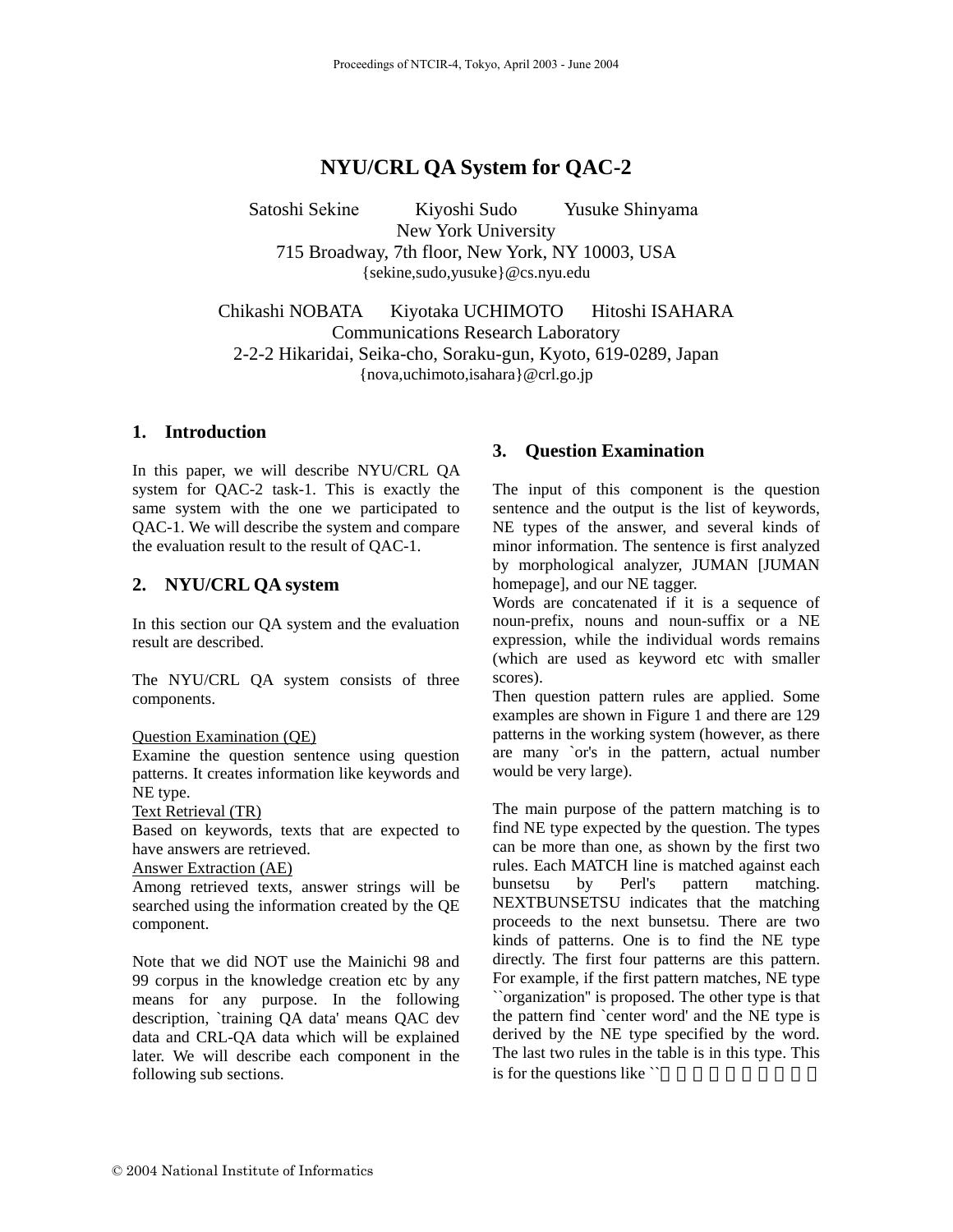". The

last rule in Figure 1 is used and extract

the word  $\sim$  " as the center word. Then the system look up our center word dictionary, which specifies relationship between nouns and its NE types. Using the dictionary, the system finally figures out the expected NE type includes `COMPANY'. The center word dictionary contains 16,431 entries and was compiled by hand based on Bunrui-Goi-Hyou and corpora. The rules have several attributes. PRIORITY to define the order of rule application, SCORE to indicate the likelihood of the NE type and GENERALIZATION to specify if the NE type can be generalized using the NE hierarchy.

| <b>RULE</b> start<br>RULEID DOKO-ORGANIZATION<br>$\wedge$ ( )<br>MATCH<br><b>TYPE</b><br>100.0<br><b>SCORE</b><br>RULE end | RULEID NANKASHO-N_LOCATION-0<br><b>MATCH</b><br>(<br>$  \tbinom{*}{-}$<br>$\vert \ \rangle$<br><b>TYPE</b><br><b>SCORE</b><br>1000.0<br>PRIORITY 1 |
|----------------------------------------------------------------------------------------------------------------------------|----------------------------------------------------------------------------------------------------------------------------------------------------|
| <b>RULE</b> start                                                                                                          | RULE end                                                                                                                                           |
| <b>RULEID DOKO-LOCATION</b>                                                                                                | <b>ULE</b> start                                                                                                                                   |
| MATCH<br>$\Lambda$ (<br>$\mathcal{L} = \mathcal{L}$                                                                        | RULEID XXX-HA-DOKO                                                                                                                                 |
| <b>TYPE</b>                                                                                                                | <b>MATCH</b><br>$\lceil$<br>$\mathbb{S}$<br>1                                                                                                      |
| 100.0<br><b>SCORE</b>                                                                                                      | <b>NEXTBUNSETSU</b>                                                                                                                                |
| RULE end                                                                                                                   | MATCH<br>$\wedge$ (<br>$\chi$                                                                                                                      |
|                                                                                                                            | TYPEOF HEAD 1                                                                                                                                      |
| <b>RULE</b> start                                                                                                          | PRIORITY 2                                                                                                                                         |
| RULEID KEN-HA-DOKO-PROVINCE                                                                                                | RULE end                                                                                                                                           |
| $\begin{array}{cccc} \n) & ? & \mathsf{S} \n\end{array}$<br>MATCH<br>$($                                                   |                                                                                                                                                    |
| <b>NEXTBUNSETSU</b>                                                                                                        | <b>RULE</b> start                                                                                                                                  |
| MATCH<br>$\wedge$ (<br>$\chi$<br>$\sim$                                                                                    | RULEID XXX-MEI-HA-NANI-PRE                                                                                                                         |
| <b>TYPE</b>                                                                                                                | MATCH<br>3 <sup>5</sup><br>$\left($                                                                                                                |
| <b>GENERALIZATION 0</b>                                                                                                    | <b>NEXTBUNSETSU</b>                                                                                                                                |
| PRIORITY 1                                                                                                                 | <b>MATCH</b><br>$\wedge$  <br>$\chi$                                                                                                               |
| <b>SCORE</b><br>10000.0                                                                                                    | TYPEOF PRE1                                                                                                                                        |
| RULE end                                                                                                                   | PRIORITY 3                                                                                                                                         |
|                                                                                                                            | RULE end                                                                                                                                           |
| <b>RULE</b> start                                                                                                          |                                                                                                                                                    |

### **Figure 1 Question pattern**

Also, in the question examination component, keywords are identified.The keywords are used in both text retrieval and question extraction.Keywords include most kinds of nouns, adjectives, adverbs, verbs andunknown words.The keywords have scores based on POS type, IDF, and if it is center words or not. Keyword expansion is done using synonym dictionary, which contains 46,619 group of words, and the synonym words have relatively

lower scores than the original words in the following processing. In the training phase, we figured out that having too many keywords is rather harmful, so the keywords are trimmed based on the score, number of keywords and overlappings to other keywords.

Several minor information is extracted, as well,